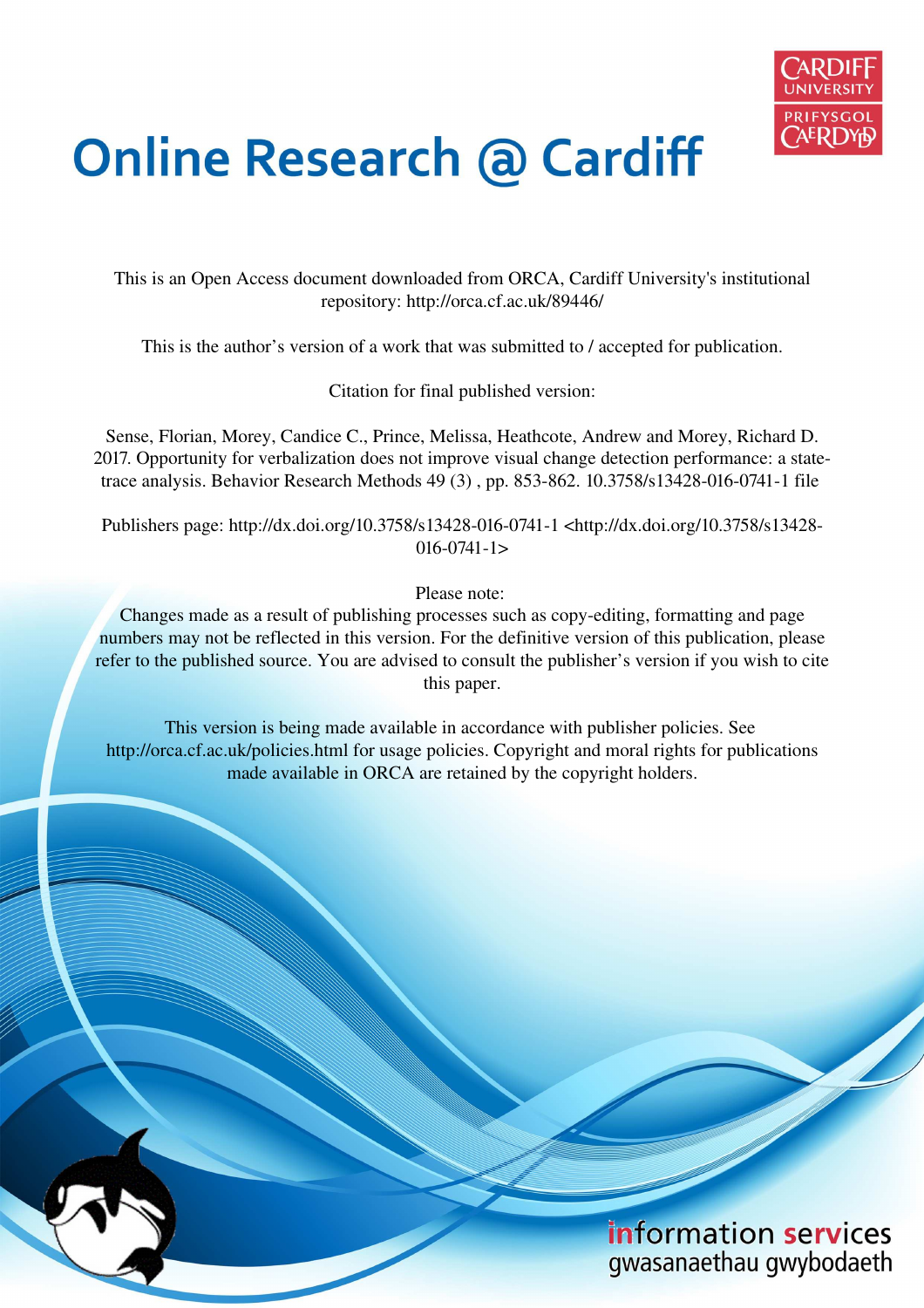## Opportunity for verbalization does not improve visual change detection performance: A state-trace analysis.

Florian Sense<sup>1</sup>, Candice C. Morey<sup>2</sup>, Melissa Prince<sup>3</sup>, Andrew Heathcote<sup>4</sup>, and Richard D. Morey<sup>5</sup>

<sup>1</sup>Department of Experimental Psychology & Department of Psychometrics and Statistics, University of Groningen

> <sup>2</sup>Department of Psychology, University of Edinburgh <sup>3</sup>School of Psychology, Flinders University, Australia <sup>4</sup>School of Medicine, The University of Tasmania, Australia <sup>5</sup>School of Psychology, Cardiff University Affiliation

Evidence suggests that there is a tendency to verbally recode visually-presented information, and that in some cases verbal recoding can boost memory performance. According to multi-component models of working memory, memory performance is increased because task-relevant information is simultaneously maintained in two codes. The possibility of dual encoding is problematic if the goal is to measure capacity for visual information exclusively. To counteract this possibility, articulatory suppression is frequently used with visual change detection tasks specifically to prevent verbalization of visual stimuli. But is this precaution always necessary? There is little reason to believe that concurrent articulation affects performance in typical visual change detection tasks, suggesting that verbal recoding might not be likely to occur in this paradigm, and if not, precautionary articulatory suppression would not always be necessary. We present evidence confirming that articulatory suppression has no discernible effect on performance in a typical visual change-detection task in which abstract patterns are briefly presented. A comprehensive analysis using both descriptive statistics and Bayesian state-trace analysis revealed no evidence for any complex relationship between articulatory suppression and performance that would be consistent with a verbal recoding explanation. Instead, the evidence favors the simpler explanation that verbal strategies were either not deployed in the task or, if they were, were not effective in improving performance, and thus have no influence on visual working memory as measured during visual change detection. We conclude that in visual change detection experiments in which abstract visual stimuli are briefly presented, pre-cautionary articulatory suppression is unnecessary.

During his seminal experiments on human memory, Sperling noticed that many of his participants verbalized and repeated to-be-remembered material dur-

ing retention, even if the studied material was not aurally presented. Sperling [\(1967\)](#page-11-0) pointed out that visual information can be verbalized and many people reported doing so. This reflection confirmed intuitions that regardless of presentation modality, information may be encoded with some flexibility of representation: visual materials might be maintained in a verbal code, and imagery corresponding to verbal input may likewise become active.

However, demonstrating that recoding can occur does not imply that it always occurs, nor that it is

Please address correspondence to: f.sense@rug.nl. The code for all analyses and plots as well as the complete dataset can be found at [https://github.com/fsense/](https://github.com/fsense/opportunity-verbalization-statetrace) [opportunity-verbalization-statetrace.](https://github.com/fsense/opportunity-verbalization-statetrace)

We would like to thank Yongqui Cong, Christian Hummeluhr, and Mareike Kirsch for valuable assistance with data collection.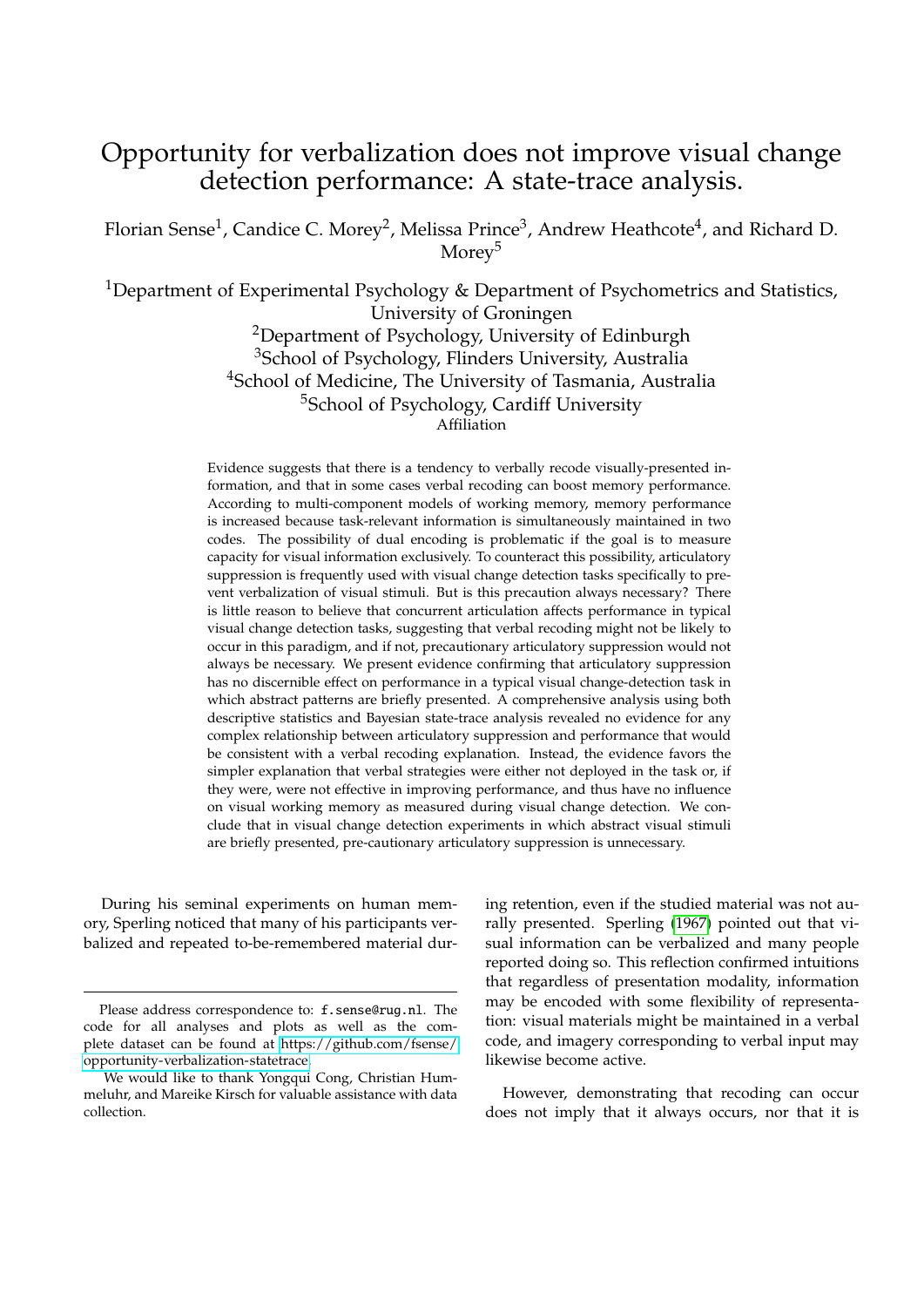beneficial. Murray [\(1965\)](#page-11-1) showed that saying visuallypresented verbal stimuli out loud improves recall performance relative to mouthing them silently. However, this relationship only seems to persist if the visuallypresented material can be verbalized effectively (e.g., verbal stimuli, nameable visual images). The idea that it is the opportunity to rehearse these verbal codes that improves performance also remains a matter for debate, even for serially-ordered verbal stimuli (Lewandowsky & Oberauer, [2015\)](#page-10-0). Attempts to verbalize stimuli that are difficult to describe succinctly and accurately (e.g., faces) might actually harm performance (Schooler & Engstler-Schooler, [1990\)](#page-11-2). Brandimonte, Hitch, and Bishop [\(1992\)](#page-10-1) showed that verbal recoding can be detrimental to a subsequent mental rotation task when the remembered verbal label is not relevant or helpful. What such experiments suggest is that there is a strong tendency to verbally recode visually-presented information, and that in some cases verbal recoding may boost memory performance. This logic is consistent with multi-component models of working memory, which propose that separate shortterm memory stores for phonological and visual information can be applied to a short-term memory task (Alan D. Baddeley, [1986\)](#page-10-2). Naturally, if task-relevant information can be maintained simultaneously in two useful codes, one would expect memory performance to improve.

The possibility of dual encoding is problematic though if the goal is to measure capacity for visual information exclusively. Levy [\(1971\)](#page-10-3) suggested a method of preventing such recoding via meaningless concurrent articulation. By repeating irrelevant syllables out loud during presentation and retention of visual information, participants' ability to verbally recode visually-presented stimuli is restricted. This procedure is known as *articulatory suppression* and is commonly used alongside visual change detection tasks with the specifically-stated intention that it is meant to prevent verbalization of visual stimuli (e.g. Allen, Baddeley, & Hitch, [2006;](#page-10-4) Brockmole, Parra, Sala, & Logie, [2008;](#page-10-5) Delvenne & Bruyer, [2004;](#page-10-6) Hollingworth & Rasmussen, [2010;](#page-10-7) Logie, Brockmole, & Vandenbroucke, [2009;](#page-10-8) Makovski & Jiang, [2008;](#page-10-9) Makovski, Sussman, & Jiang, [2008;](#page-11-3) Matsukura & Hollingworth, [2011;](#page-11-4) Treisman & Zhang, [2006;](#page-11-5) van Lamsweerde & Beck, [2012;](#page-11-6) Woodman & Vogel, [2005,](#page-11-7) [2008\)](#page-11-8). This precaution is undertaken to ensure that task performance reflects visual memory, rather than some combination of memory for visual images and verbal codes.

The use of precautionary articulatory suppression

is common practice despite evidence that articulatory suppression has not been shown to have a measurable effect on some visual change detection tasks (Luria, Sessa, Gotler, Jolicœur, & Dell'Acqua, [2010;](#page-10-10) Mate, Allen, & Baqués, [2012;](#page-11-9) C. C. Morey & Cowan, [2004,](#page-11-10) [2005\)](#page-11-11), nor have small verbal memory loads (Vogel, Woodman, & Luck, [2001\)](#page-11-12). These studies imply that the precaution of employing articulatory suppression may be unnecessary: participants performed no better without articulatory suppression than with it, suggesting that verbal recoding is not the default strategy for visual change detection tasks as typically administered. However, these findings simply report null effects of meaningless articulatory suppression on visual memory tasks, and therefore cannot be taken as strong evidence of the absence of some effect, given sufficient power to detect it. Until a stronger case against verbal recoding during visual change detection can be made, enforcing articulatory suppression to prevent verbalization of visual images is a reasonable way for researchers to better ensure that their measure of visual memory performance is pure. However, enforcing articulation adds a substantial burden to an experiment from both the participant's and the experimenter's point of view. If a strong case could be made that possible verbal recoding of visual memoranda does not affect visual memory performance, researchers would be free to forgo including articulatory suppression from some designs.

We report evidence suggesting that articulatory suppression has no discernible effect on performance in a typical visual change-detection task. The experiment was designed so that some change-detection conditions encouraged verbalization by presenting memoranda one at a time. In all cases, the stimuli were arrays of distinctly-colored squares, and the object was to remember the location of each color. We manipulated the number of items in each array, whether the squares were presented simultaneously or sequentially, and whether participants performed articulatory suppression or not. If participants tend to verbally label the stimuli, and if verbal labeling assists the recognition decision, we would expect to observe at least a small benefit of silence over articulation in all conditions. It may also be the case that participants strategically choose when to verbally recode stimuli. If so, we would expect to see selective impairments with articulation for sequentially-presented items, perhaps most strongly for small set sizes where naming all the items might have occurred. In order to discern between small effects of articulation and the null hypothesis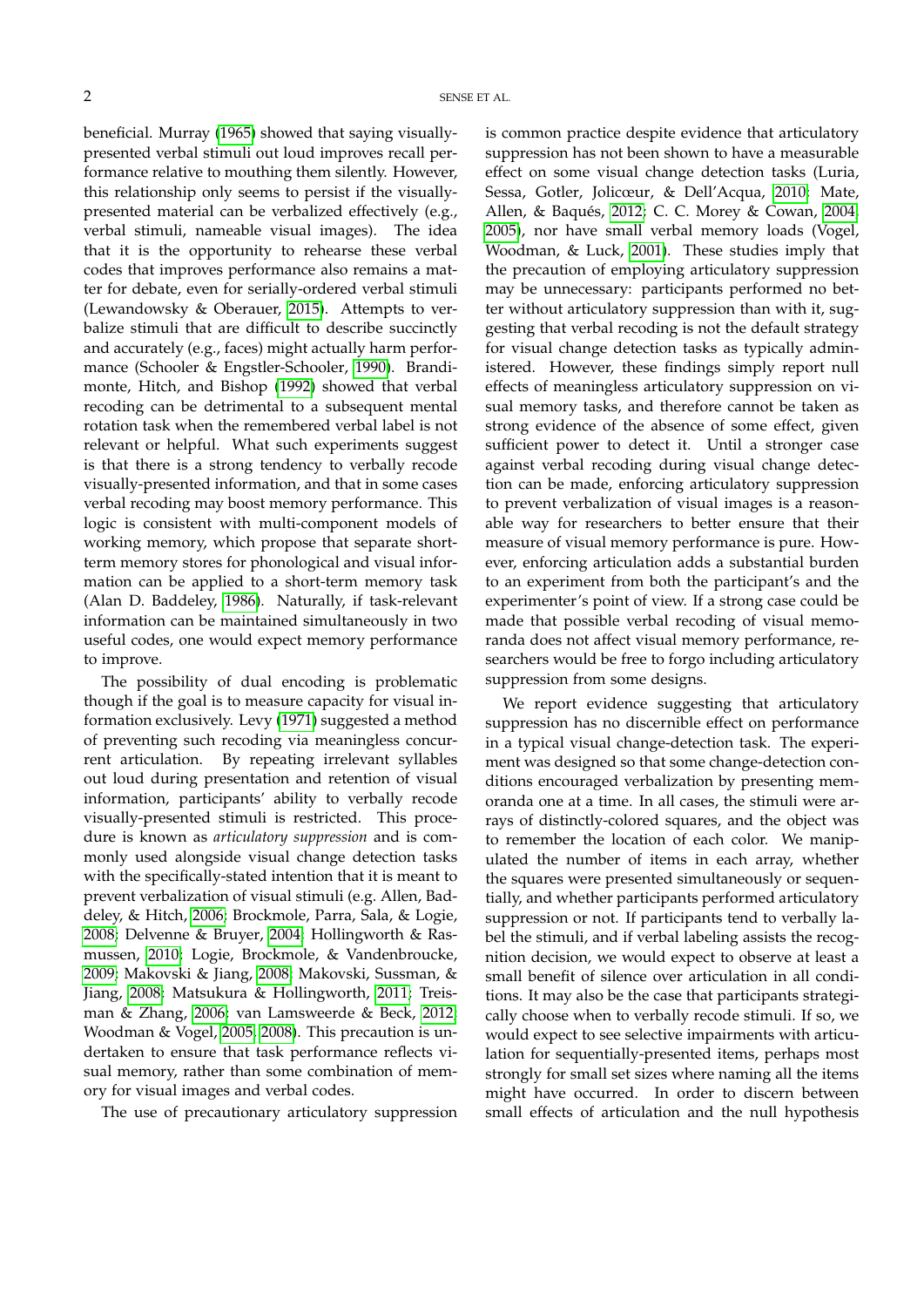of no effect at all, we employ two modes of analysis: first, we provide a straightforward analysis based on descriptive statistics that shows that the effects tend to go in the reverse direction to what is predicted, ruling out evidence for the predicted effect; and second, we employed Bayesian state-trace analysis to show that participants show data patterns more consistent with a single-parameter explanation (visual short term memory) than a more complicated explanation (visual short term memory plus verbal short term memory).

#### **Methods**

Participants performed a visual array change detection task under four conditions formed by the cross of two presentation conditions (sequential and simultaneous) and two articulation conditions (silent and articulatory suppression). The simultaneous presentation condition was the same as a standard visual array change detection task; in the sequential condition, the stimuli were presented one after another. We assumed that presenting visual stimuli sequentially would afford a better opportunity to engage in verbalization, if such verbalization occurs (but see Woodman, Vogel, & Luck, [2012\)](#page-11-13). Articulatory suppression is supposed to prevent participants from employing subvocal verbalization. The combination of simultaneous/sequential and silent/articulate conditions creates combinations of conditions that discourage participants from recruiting verbal resources (i.e. articulate, simultaneous trials) as well as those that make it more likely they could benefit from verbalization (i.e. silent, sequential trials).

### **Participants**

Fifteen participants (8 female) between the age of 21 and 31 (*M* = 25.4, *S*D = 2.67) were recruited from the population of Groningen. Participants were paid  $\in$ 10 per 90-minute session and recruited through a local online social media group.

All participants were pre-screened for colorblindness and medication use that might affect their cognitive abilities, and all participants reported normal or corrected-to-normal vision and normal hearing. Furthermore, participants were only invited for subsequent sessions if they scored at least 85% correct on set-size-two trials (across all conditions) in the first session. This cut-off value was chosen based on an unpublished pilot study in which 14 out of the 15 pilot participants performed above 85%, and the remaining low-performing participant scored near chance (50%) and was assumed to have ignored the instructions. All

fifteen participants in our final sample met this criterion. One of these participants completed only four sessions due to scheduling difficulties, while the remainder of the final sample completed five sessions.

**Apparatus and Stimuli.** The experiment was conducted using MATLAB [\(2011\)](#page-11-14) using the Psychophysics Toolbox extensions (Brainard, [1997;](#page-10-11) Kleiner, Brainard, & Pelli, [2007;](#page-10-12) Pelli, [1997\)](#page-11-15). The stimuli were colored squares approximately  $0.65^{\circ} \times 0.65^{\circ}$  presented within a  $7.3° \times 9.8°$  area around the screen's center. On each trial, the colors were randomly sampled without replacement from a set of nine easily-discriminable colors and presented on a gray background. The set of possible colors was identical to the one used by Rouder et al. [\(2008\)](#page-11-16) with the exception that black was excluded, since R. D. Morey [\(2011\)](#page-11-17) showed that black exhibited markedly different effects in a similar change detection task. Stimuli were shown against a neutral gray background. The items within a single array were always arranged with a minimum distance of  $2^{\circ}$  from one another and participants sat approximately 50 *cm* from the monitors. This setup allowed them to see the entire display without moving their heads.

Feedback was given via one of three clearlydiscriminable sounds signaling a correct, incorrect, or invalid response (i.e., a key that was not assigned to either of the two valid responses). The sounds were played through headphones worn throughout the entire experiment.

**Procedure.** Within each session, participants completed one block of trials in which subvocal articulation was suppressed by requiring them to repeat aloud the syllables "ta" and "da" (*articulation* block) and one block in which no such articulatory suppression was enforced (*silent* block). Both the articulation and the silent blocks were further sub-divided in two blocks: one in which stimuli were presented simultaneously and one in which they were presented sequentially. The order in which blocks were completed was determined based on the participants' IDs and identical in each session. There were 504 trials in each session, yielding a total of 2,520 trials per participant (except for participant 10 who came in for four sessions, contributing 2,016 instead of 2,520 trials).

The overall structure of the task is depicted in Figure [1.](#page-4-0) The trial started with a fixation cross that was on screen for 2,000 *ms*. The study time in the simultaneous block was a linear function of the set size (study time = set size  $\times$  100 *ms*) and the set sizes were 2, 4, and 8. We adopted this deviation from the more typical visual change detection task in which the timing of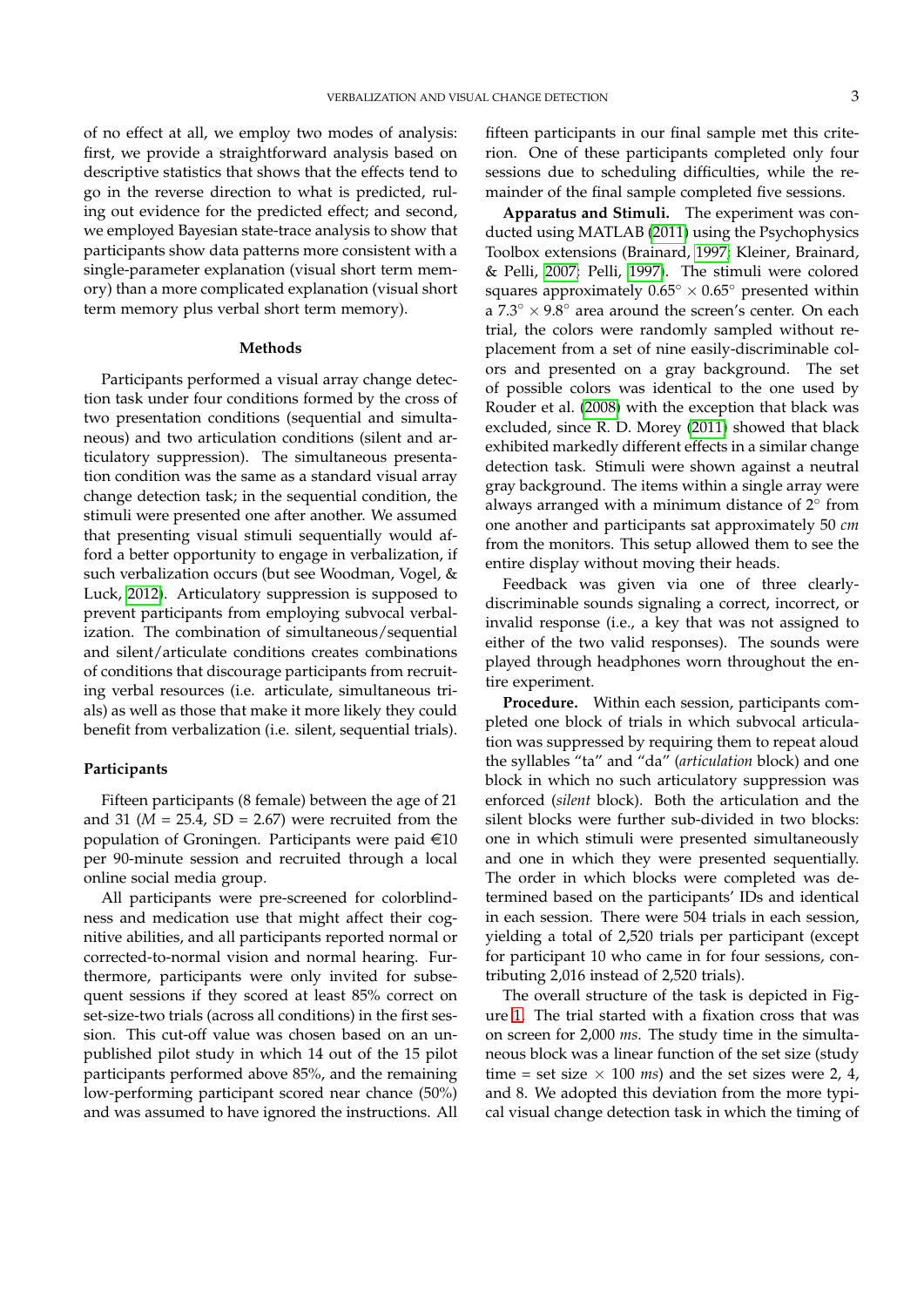<span id="page-4-0"></span>

*Figure 1*. A schematic representation of a set size two trial in the simultaneous presentation condition. Note that the image is not to scale.

the stimulus display is constant in order to ensure that exposure time to the objects was constant across the simultaneous/sequential manipulation. In the sequential block, the stimuli appeared one after another. Each stimulus was shown with a thin, black outline and remained on the screen for 100 *ms*. The stimulus color was then replaced with the background gray color and the black outline remained. After an inter-stimulus interval of 200 *ms* the following stimulus appeared on screen. The outlines of all stimuli remained on screen until a mask appeared. There was a 250 *ms* blank screen between the study array (or the final stimulus color in the sequential presentation) and the mask. The mask was displayed for 500 *ms*. Each individual stimulus mask was made up of a  $4 \times 4$  grid of colored rectangles and the colors were randomly chosen from the same color set as the whole array. After the mask disappeared, a 2,250 *ms* retention interval (blank screen) delayed the onset of a single probe. The probe remained on screen until the participant made a response. Alongside the probe were thin, black outlines of the other stimuli from the study array, which were displayed to prevent the participant from being unsure about which of the studied stimuli was probed.

#### **Results**

Prior to data analysis, all trials containing invalid responses (0.1% of trials) were removed, and trials with unusually long or short response times (< 200*ms* or > 3*s*; 2% of trials) were excluded. The overwhelming majority of these were too slow, possibly because participants took unscheduled breaks by deliberately delaying their response. Overall, 36,495 trials across the 15 participants remained for analysis. Descriptive statistics for task performance across conditions are summarized in Figure [2.](#page-5-0) Overall accuracy is high in the set size 2 condition, as expected, and decreases as set size increases. In addition, Table [1](#page-5-1) shows the mean hit and false alarm rates across all participants.

In order to assess the performance while controlling for response bias, for each condition-participantset size combination we subtracted the false alarm rate from the hit rate to form an overall performance measure *d* (Cowan et al., [2005;](#page-10-13) Rouder, Morey, Morey, & Cowan, [2011\)](#page-11-18). Of particular interest is how the performance advantage for the silent condition is affected by the type of presentation. If participants verbalize when the presentation is sequential, we would predict that articulation would hurt performance more with sequential presentation, and thus the advantage for the silent condition would be larger with sequential presentation.

Figure [3A](#page-6-0) plots the silent advantage in the simultaneous condition as a function of the same for the sequential condition for all participant by set size combinations. If participants were verbalizing, then being silent should aid performance. Moreover, being silent should aid performance *more* in the sequentialpresentation condition than in the simultaneouspresentation condition. This prediction would appear in Figure [3A](#page-6-0) as points falling below the diagonal. However, 28 out of the 45 points actually fall *above* the diagonal, inconsistent with the verbalization hypothesis.

It is plausible to suppose that participants only sometimes engage in verbal recoding, perhaps when it is most natural, or when they believe it will be most helpful (e.g., (Larsen & Baddeley, [2003\)](#page-10-14). Larsen and Baddeley surmised that participants abandon articulatory rehearsal with long or otherwise difficultto-rehearse verbal lists. Building on this assumption, one might imagine that participants engage in strategic verbal recoding for small set sizes where helpful, distinct labels may be generated for each item, but abandon this strategy for larger set sizes. However, for all set sizes, the number of points above the diagonal in Figure [3A](#page-6-0) is greater than one-half: 8/15, 10/15, and 10/15 points lie above the diagonal for set sizes 2, 4, and 8, respectively. There is no evidence of the predicted effect in these data; instead, the effect appears to go in the wrong direction.

We also examined whether the apparent lack of an effect may be due to differences in strategy over the experimental sessions; however, a similar picture emerges when the effect is examined across time, as in Figure [3B](#page-6-0). The verbalization hypothesis would predict that points would fall above the horizontal line at 0 on average; however, if anything, the points tend to fall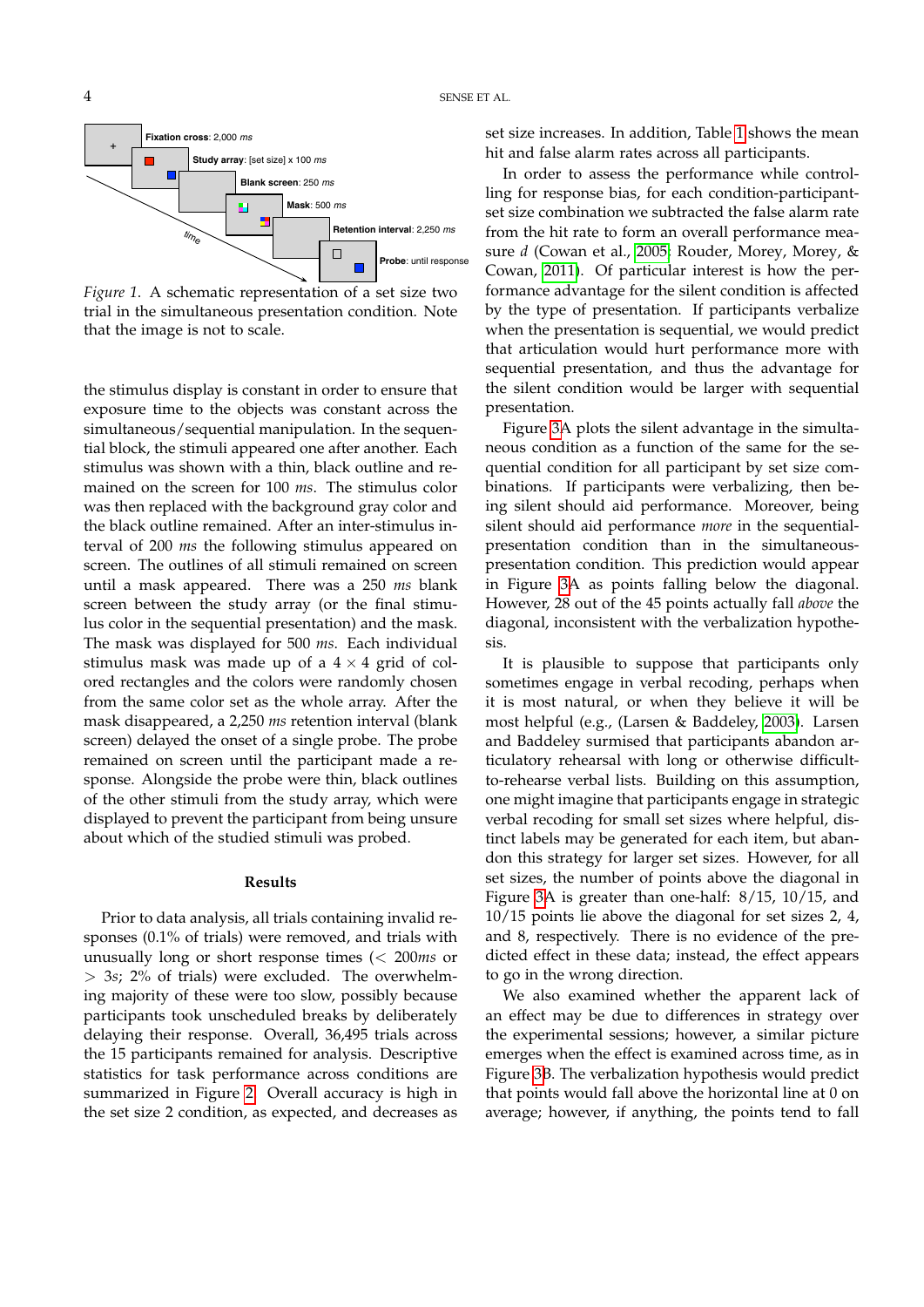<span id="page-5-1"></span>

|                | hits         |                           |             |             |
|----------------|--------------|---------------------------|-------------|-------------|
|                | simultaneous |                           | sequential  |             |
| set size       | articulate   | silent                    | articulate  | silent      |
| $\overline{2}$ | 0.95(0.022)  | 0.95(0.036)               | 0.94(0.026) | 0.94(0.032) |
| 4              | 0.84(0.065)  | 0.88(0.063)               | 0.82(0.076) | 0.82(0.097) |
| 8              | 0.72(0.079)  | 0.70(0.100)               | 0.70(0.101) | 0.70(0.174) |
|                | false alarms |                           |             |             |
|                | simultaneous |                           | sequential  |             |
| set size       | articulate   | silent                    | articulate  | silent      |
| $\overline{2}$ | 0.08(0.040)  | $\overline{0.06}$ (0.035) | 0.11(0.066) | 0.07(0.039) |
| 4              | 0.25(0.131)  | 0.22(0.132)               | 0.31(0.166) | 0.26(0.154) |
| 8              | 0.41(0.120)  | 0.39(0.138)               | 0.41(0.142) | 0.42(0.159) |

Table 1

*Mean hit and false alarm rates for all conditions across all participants. Numbers in parentheses are standard deviations of the corresponding means.*

<span id="page-5-0"></span>

*Figure 2*. Descriptive statistics for the relevant performance measure *d* across the different conditions of the experiment. Semi-transparent black circles show the mean performance in each condition per participant and lines connect individual participants' means. Larger, colored symbols are group means for each condition, connected by thicker, black lines.

*below* the line.

Given the descriptive analysis above, we eschew typical ANOVA analyses in favor of reliance on a state-trace analysis<sup>[1](#page-5-2)</sup>. We have the luxury of avoiding the assumption-laden ANOVA because we have directional predictions that are violated in the data. Thus, there cannot be evidence for the prediction of interest. Furthermore, we are interested in the dimensionality of the latent system that has produced the observed data - a question that an ANOVA, unlike state-trace analysis (Prince, Brown, & Heathcote, [2012\)](#page-11-19), cannot provide a reliable answer to. The state-trace analysis complements the descriptive analysis by showing that the data are highly consistent with a simple explanation: that performance is governed by a single latent variable (interpreted as visual short term memory capacity) and no more complicated explanation involving verbalization is needed.

<span id="page-5-2"></span><sup>&</sup>lt;sup>1</sup>For those interested, a traditional repeated measures ANOVA has been included in the online supplement available at https://github.com/fsense/opportunityverbalization-statetrace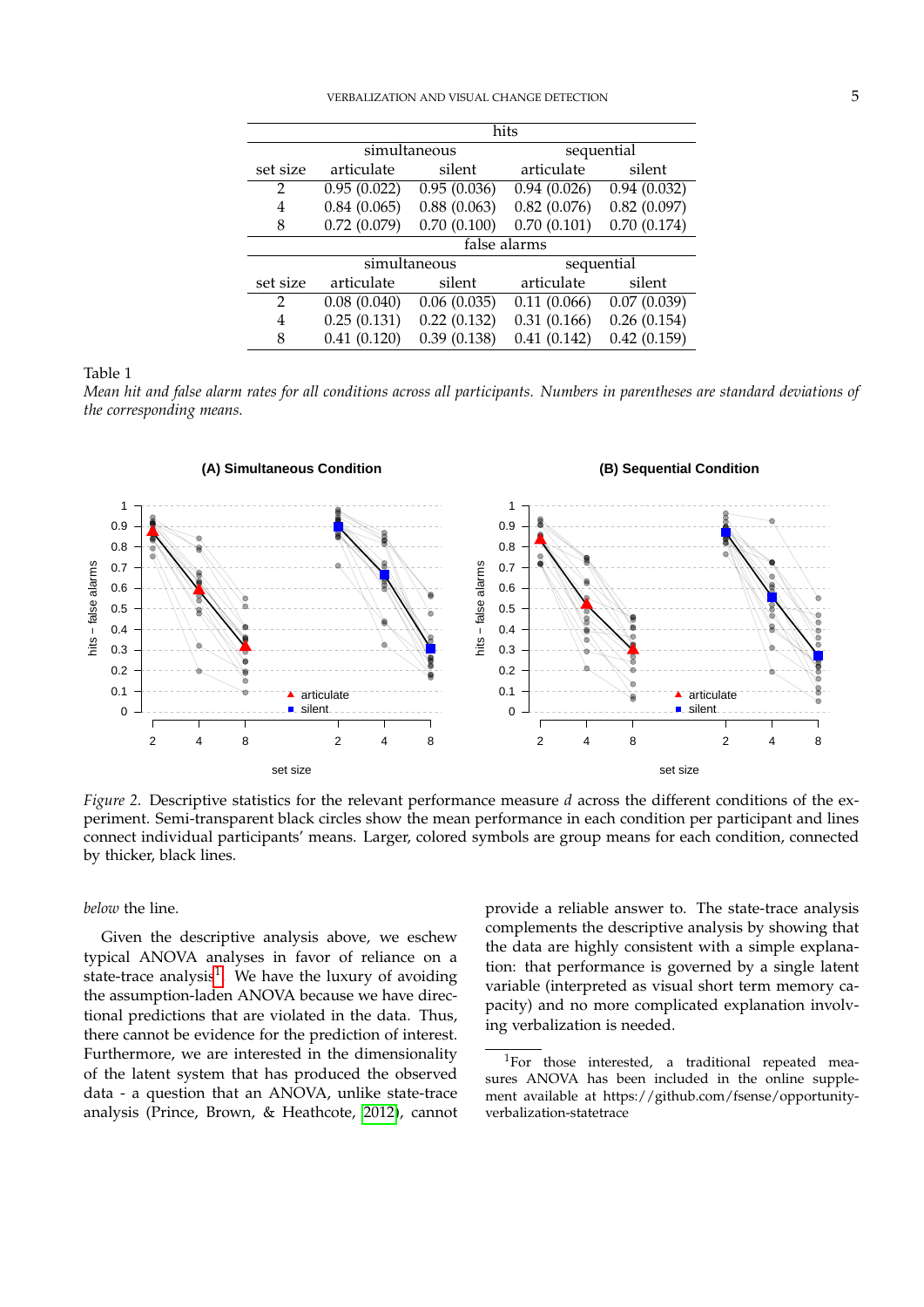<span id="page-6-0"></span>

*Figure 3*. A: Advantage for silent condition (i.e., *d* in silent condition minus *d* in articulate condition) with simultaneous presentation as a function of the same for sequential presentation. Each point represents a single participant and set size. Error bars are approximate standard errors. B: The difference between the advantage for the silent condition in the sequential and simultaneous presentation conditions as a function of experimental block. In both plots, the number for each point represents the set size.

#### **State-trace analysis**

Another way to examine whether there is any evidence for verbalization is a *state-trace analysis*. Statetrace analysis, outlined in its original form by Bamber [\(1979\)](#page-10-15), is a data analysis technique intended to reveal how many latent dimensions a system requires to produce observed empirical results (see Prince et al., 2012 for an overview and the application of Bayesian analysis). A simple system may have only one latent dimension (e.g., working memory capacity in general, or visual working memory capacity specifically), and all experimental manipulations affect performance along that latent dimension. More complex systems may show relationships that are impossible to explain by a single dimension, and therefore require positing more latent constructs (see section *Diagnosing Dimensionality* in Prince et al., 2012 for a detailed explanation based on hypothetical examples).

Considering visual change detection performance, one might imagine that only one latent memory dimension contributes to recognition accuracy or alternatively that separate visual and verbal memory systems jointly contribute to recognition accuracy. The multi-component model of working memory (Alan D. Baddeley, [1986\)](#page-10-2) proposes sub-systems for verbal and visual short-term memory, and would be consistent with the suggestion that both verbal and visual codes are stored during visual array memory, with both codes contributing to recognition accuracy. This assumption is the reason why precautionary articulatory suppression is so often employed during visual memory tasks. One reasonable prediction of the multicomponent model is thus that at least two latent factors, verbal and visual memory, contribute to visual change recognition accuracy. Another reasonable expectation is that whether or not verbal encoding occurs, it is insufficient to affect recognition accuracy in this task, and in that case, a single dimension would better explain recognition accuracy in visual change detection. If visual change detection performance in our study, which was explicitly designed to allow verbalization to exert effects in specific conditions, can be explained by a single latent dimension then we would conclude that articulatory suppression is not needed to prevent verbalization in tasks with similar designs.

In the logic of state-trace analysis, performance in the sequential and simultaneous presentation conditions arise from either one or more latent constructs.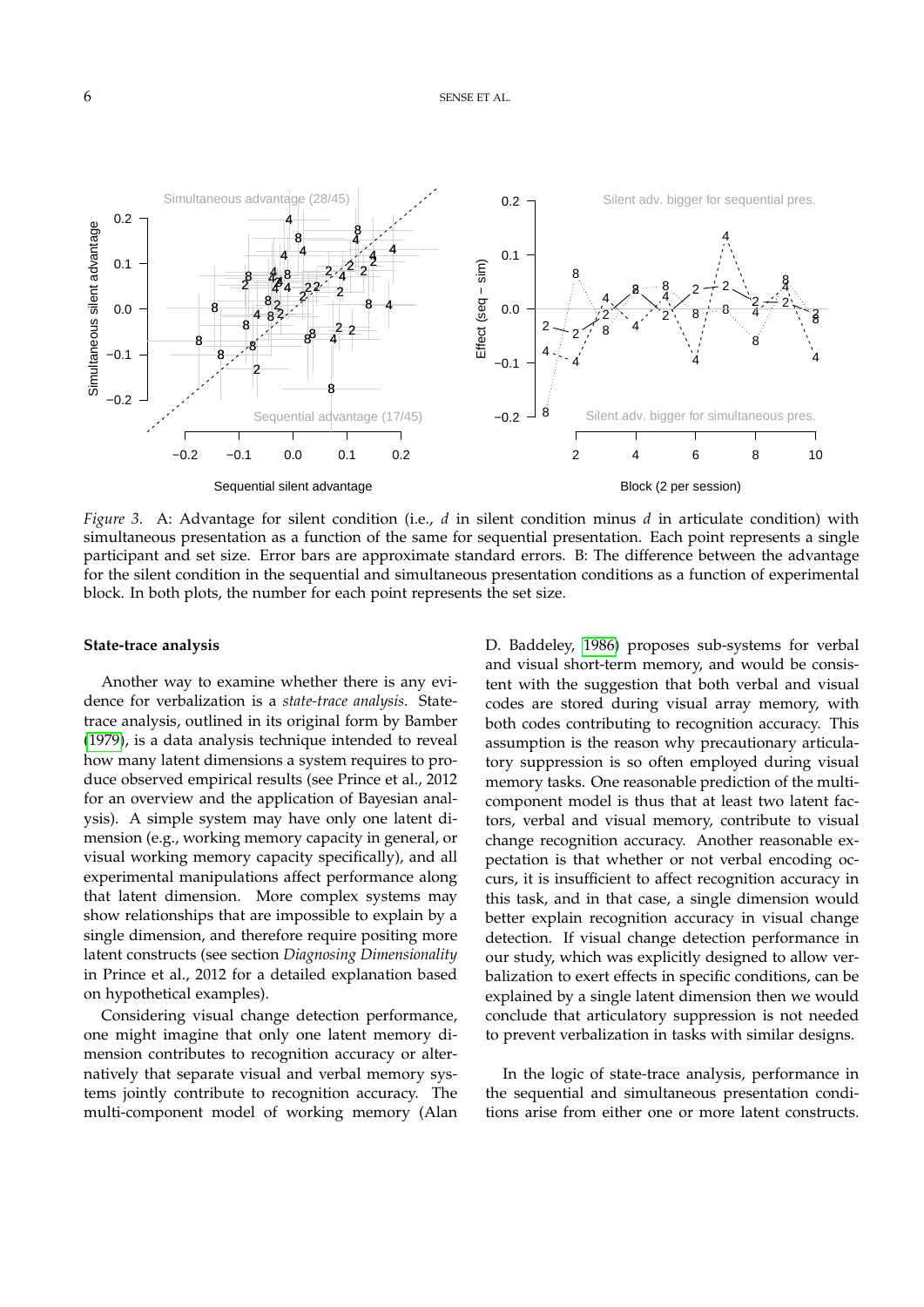If they both arise from a single latent variable, such as (visual) working memory capacity — and if performance in both is a monotone function of the latent variable – then performance in the sequential presentation must be a monotone function of performance in the simultaneous condition. To the extent that no monotone function can describe the relationship between simultaneous and sequential task performance, two latent constructs — perhaps distinct visual and verbal working memory capacities — are assumed to be needed to describe the performance.

For the state-trace analysis, we again used *d*, the hit rate minus the false alarm rate, as a measure of performance in our simulations. To reduce possibly spurious deviations in our simulations, we computed Bayesian estimates of *d* applying three reasonable constraints: first, we assumed that the true hit rate was greater than the true false alarm rate, and thus performance was truly above chance. Second, for both the sequential and the simultaneous condition, *d* must decrease with increasing array set size; for instance, true *d* to a set size of 8 cannot be better than performance to set size 4, all other things being equal. Third, it was assumed that suppression cannot benefit performance; for each set size and presentation condition, the true *d* in the articulate condition must be less than in the silent condition. This restriction was applied because a small dual-task cost appearing in all conditions would be consistent within any working memory theory, and with our distinctly-colored stimuli and meaningless articulation instructions, no benefit of articulation was reasonably expected. When a simulation produced one of these patterns, we excluded it and replaced it. Estimating the true discrimination under these restrictions yields a less error-prone measure of performance due to the exclusion of simulations with implausible data patterns.

Figure [4](#page-8-0) shows the state-trace plots for each participant, formed by plotting estimated performance in the simultaneous presentation condition against the performance in the sequential condition. State-trace logic says that more than one latent construct is needed to explain the data when these points cannot be joined by a single, monotone curve; however, as can be seen from the state-trace plots for all participants, the statetrace plots are strikingly monotone. There does not appear to be any evidence that more than a single latent construct — (visual) working memory capacity — is needed, and thus no evidence that verbalization plays a role in performance in this task.

To quantify the support for monotonicity in the

state-trace plots, we computed Bayes factors comparing the evidence for two hypotheses: first, that the true performance underlying the state-trace plots are ordered the same on both axes (that is, they can be described by a monotone curve), and second, that they are not ordered the same on both axes (Prince et al., [2012\)](#page-11-19). We refer the reader to Prince et al. [\(2012\)](#page-11-19) for technical details, and to the supplement to this article for details of how these Bayes factors were computed (see also Davis-Stober, Morey, Gretton, & Heathcote, [in press\)](#page-10-16).

In addition to the state-trace plots for each participant, Figure [4](#page-8-0) also contains the Bayes factor favoring a monotone ordering of the points over a nonmonotone one. The Bayes factors uniformly favored the monotone ordering of the points. The Bayes factors ranged from about 7 to almost 5000. These data do not appear to provide any evidence for a deviation from monotonicity. Because our manipulations were designed to introduce effects of articulation consistent with the notion that verbal labeling can occur during visual memory tasks and can sometimes aid performance, this persistent monotonicity suggests that, at least for paradigms like this one, verbal labeling does not contribute to visual change detection performance.

#### **Discussion and Conclusions**

The main question motivating the experiment we report was whether verbalization assists with other processes to influence visual memory performance. In that case, the application of articulatory suppression would be required to disengage a verbal memory dimension so that a pure measure of visual memory performance could be obtained. Neither a straightforward descriptive analysis nor a state-trace analysis revealed evidence that participants engaged in verbalization or that verbalization helped visual recognition memory, despite the fact that the experimental design favored the use of verbalization even more than the typical design of visual change detection tasks. The absence of a complex relationship between suppression, presentation type, and performance provides evidence that verbal recoding was not a strategy adopted by the participants in this task. Unlike previous studies which did not show effects of articulation on visual change detection performance, we were able to quantify evidence in favor of the null hypothesis for each individual participant using Bayesian state-trace analysis, providing novel positive evidence for the absence of this effect.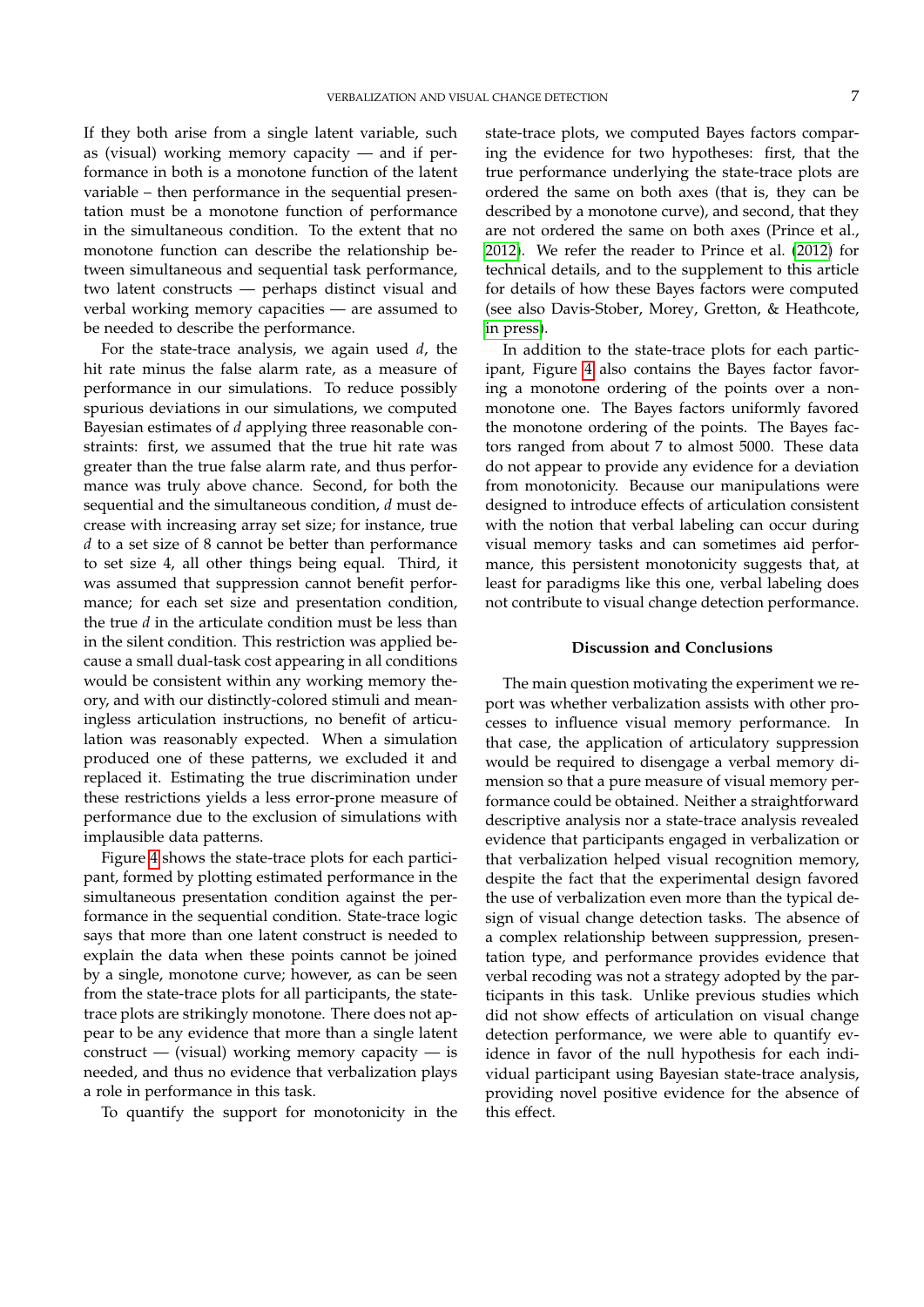<span id="page-8-0"></span>

*Figure 4*. Individual state-trace plots for all 15 participants. The dependent variables are hit rate minus false alarm rate *d* for the three set sizes (2, 4, and 8) and are plotted with standard errors. In the top left corner, each plot also features the Bayes factor in favor of a monotone ordering of the points over a non-monotone ordering.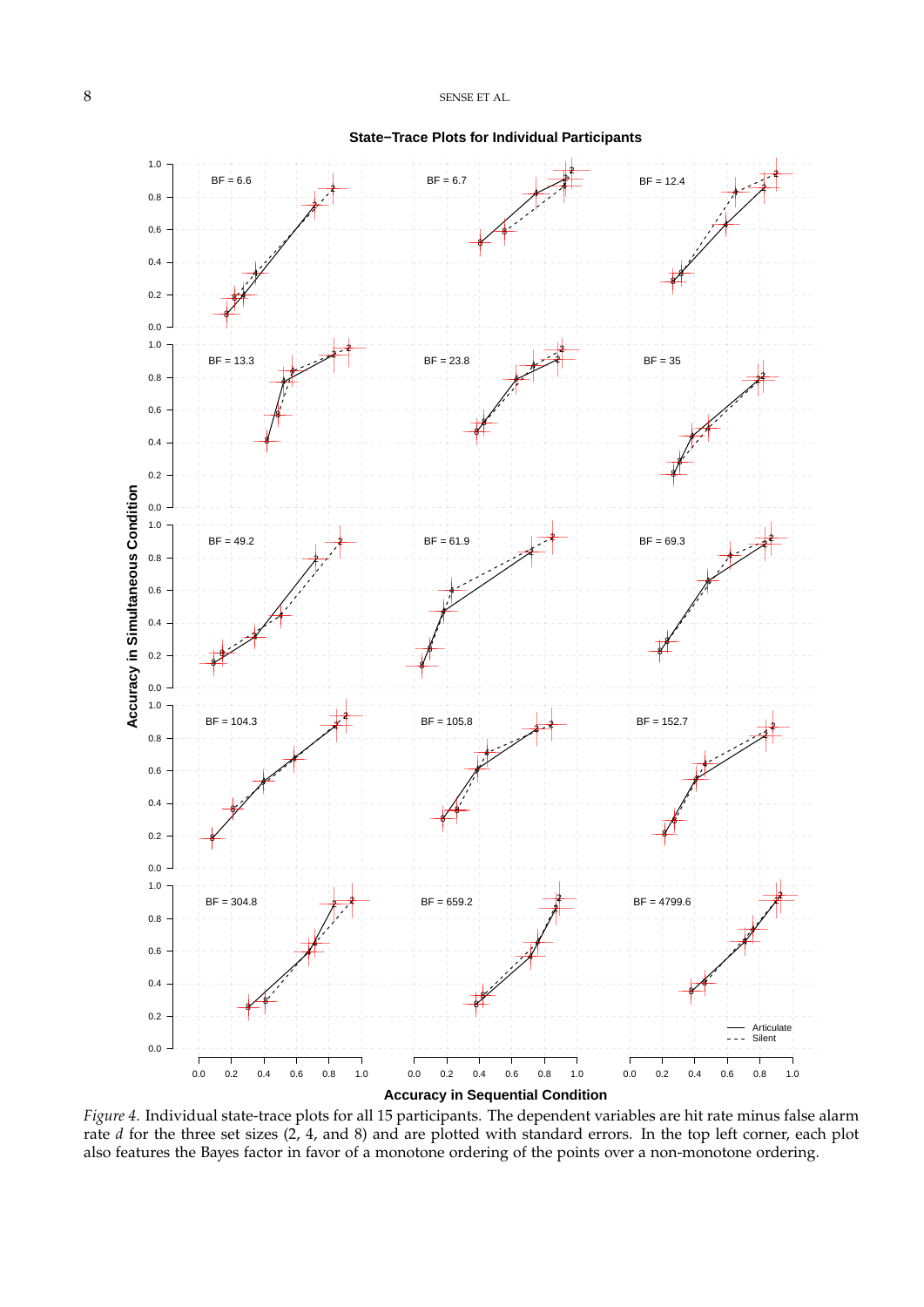These results do not rule out any particular model of working memory. One interpretation of the multicomponent working memory model (Alan D. Baddeley, [1986\)](#page-10-2), namely that both verbal and visual codes would be generated and maintained during visual change detection tasks, was unsupported by our analysis. The assumption that verbal codes could be generated during visual change detection is not a proposal of the model, but merely an assumption made by researchers that is consistent with the model. Verbal encoding of visual materials is not necessarily obligatory. However, our results do have important practical implications for researchers interested in measuring visual working memory capacity. Our analyses confirm that for briefly-presented, abstract visual materials whose to-be-remembered elements are not readily encompassed by a verbal label, verbal labeling either does not occur at all, or if it does occur, does not contribute to recognition accuracy. These results are not inconsistent with the multi-component working memory model, but suggest that it is not reasonable to invoke this influential model to support arguments that verbal encoding of visual materials necessarily contaminates estimates of visual working memory capacity.

Another possible interpretation of the multicomponent model of working memory is that the central executive component, which directs attention within the system, may only be applied to a single sub-system at once. This supposition might lead to predictions that individuals strategically choose to encode visual materials in verbal code or alternatively in visual code. Though it would be difficult to eliminate such a flexible account of the encoding of visual materials entirely, we think that our data tend to rule out this idea as applied to visual change detection. If this strategic choice of coding occurred, then it might reasonably have occurred only in the sequential condition, or only for small set sizes, or might have been especially prevalent in the sequential conditions for small set sizes. Evidence against the interactions that would support these predictions are provided by descriptive analysis: for all set sizes, more participants showed a greater silent advantage in the simultaneous condition, contrary to predictions. Note that the multi-component working memory model generates no explicit prediction that participants must strategically switch between encoding materials in verbal or visual code; indeed, it has been shown that encoding verbal and visual-spatial stimuli can proceed with little if any dual-task cost (Cowan & Morey, [2007;](#page-10-17) C. C.

Morey, Morey, van der Reijden, & Holweg, [2013\)](#page-11-20), which rather suggests that adopting a switching strategy would be unnecessary if one assumes that separate verbal and visual short-term memory sub-systems are available.

One caveat for the interpretation of these results is that state-trace analysis, like all methods, is limited by the resolution of the data. Detecting deviations from monotonicity in a curve depends on how finely points on the curve are measured. It is possible that with finer gradations of set size, we might be able to detect non-monotonicities that are not apparent in these data. However, visual inspection of the state-trace plots in Figure [4](#page-8-0) suggests that any effect of articulatory suppression is small; detecting such a small deviation from monotonicity would require finer gradations of sets size and more trials per set size. Our design already included thousands of trials per participant, and detected no positive effect of articulation condition while providing robust positive evidence for monotonicity. Even if a small deviation from monotonicity existed, it would be unlikely to have any substantial effect on measurements of visual working memory capacity.

In some instances, verbalization clearly effects visual memory performance (e.g. Brandimonte et al., [1992\)](#page-10-1), but features of the stimuli and the task likely limit the potential effects of verbalization. Stimulus presentation duration is likely a crucial factor determining whether verbalization strategies are employed in visual memory tasks. The abstractness of the stimuli employed likely also influences the extent to which verbalization occurs. In instances in which verbalization appeared to assist visual memory, abstract visual patterns were shown for 3 seconds, with retention intervals of 10 seconds, allowing plenty of time for both the generation and rehearsal of verbal labels (Brown & Wesley, [2013;](#page-10-18) Brown, Forbes, & McConnell, [2006\)](#page-10-19). Moreover, in each of these studies demonstrating effects of verbalization, stimuli that were amenable to verbalization (determined by pilot testing) were chosen. In an investigation of effects of articulation on color-shape memory in which only articulation of visually imaginable phrases harmed visual recognition, participants were given 4 seconds, one second per visual object, to study the objects for a later memory test (Mate et al., [2012\)](#page-11-9). In contrast, the stimulus presentation timings we employed (100-300 *ms* per item, depending on whether inter-stimulus intervals are considered) were substantially faster than those used in paradigms meant to encourage verbalization, and our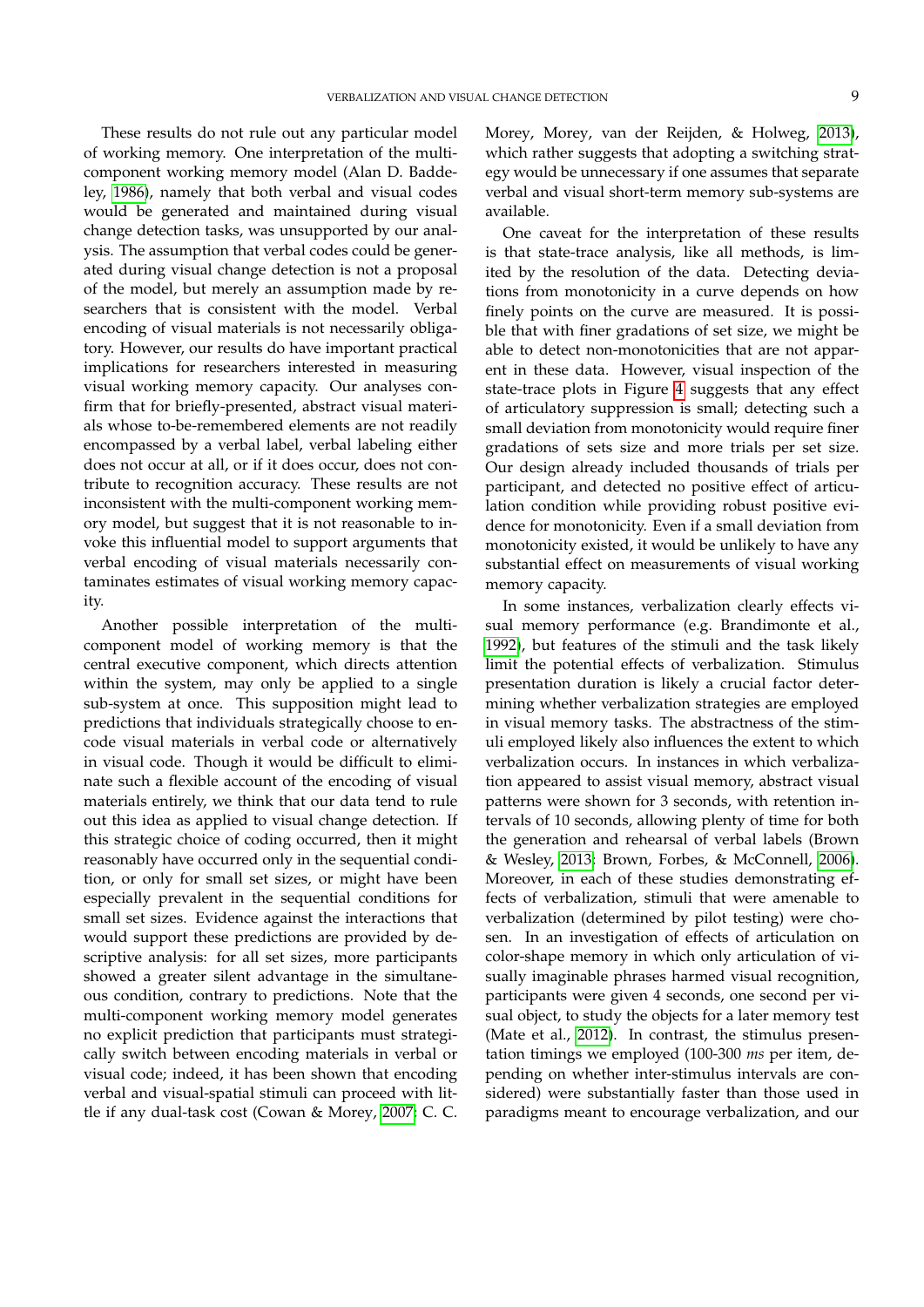stimuli were random patterns of colors. Recognition of the color and its spatial location was required to respond correctly. These design features are representative of visual change detection paradigms generally. The timings we chose are within the range of the visual change detection papers cited in our Introduction, which range from 8 *ms* per item (Woodman & Vogel, [2005\)](#page-11-7) to as much as 500 *ms* per item (Brockmole et al., [2008\)](#page-10-5). We conclude that for presentations as fast or faster than the 100 *ms* per item rate that we measured, it appears safe to assume that verbalization does not augment visual change detection performance.

Researchers employing nameable visual stimuli at paces enabling verbalization should still consider employing precautionary articulatory suppression if their goal is to isolate visual memory specifically. However, based on our data, we conclude that for many typical visual memory paradigms, such as those using brief presentations of randomly-generated abstract images, this precaution is unnecessary. Enforcing precautionary articulatory suppression does not seem to be necessary to get interpretable data from visual change detection tasks.

#### References

- <span id="page-10-4"></span>Allen, R. J., Baddeley, A. D., & Hitch, G. J. (2006). Is the binding of visual features in working memory resource-demanding? *Journal of Experimental Psychology: General*, *135*, 298–313.
- <span id="page-10-2"></span>Baddeley, A. D. [Alan D.]. (1986). *Working memory*. Oxford, England: Clarendon Press.
- <span id="page-10-15"></span>Bamber, D. (1979). State trace analysis: method of testing simple theories of causation. *Journal of Mathematical Psychology*, *19*, 137–181.
- <span id="page-10-11"></span>Brainard, D. H. (1997). The Psychophysics Toolbox. *Spatial Vision*, *10*, 433–436.
- <span id="page-10-1"></span>Brandimonte, M. A., Hitch, G. J., & Bishop, D. V. M. (1992). Verbal recoding of visual stimuli impairs mental image transformations. *Memory & Cognition*, *20*(4), 449–455.
- <span id="page-10-5"></span>Brockmole, J. R., Parra, M. A., Sala, S. D., & Logie, R. H. (2008). Do binding deficits account for agerelated decline in visual working memory? *Psychonomic Bulletin & Review*, *15*(3), 543–547.
- <span id="page-10-19"></span>Brown, L. A., Forbes, D., & McConnell, J. (2006). Limiting the use of verbal coding in the visual patterns test. *The Quarterly Journal of Experimental Psychology Section A*, *59*(7), 1169–1176.
- <span id="page-10-18"></span>Brown, L. A. & Wesley, R. W. (2013). Visual working memory is enhanced by mixed strategy use and

semantic coding. *Journal of Cognitive Psychology*, *25*(3), 328–338.

- <span id="page-10-13"></span>Cowan, N., Elliott, E. M., Saults, J. S., Morey, C. C., Mattox, S., Hismjatullina, A., & Conway, A. (2005). On the capacity of attention: its estimation and its role in working memory and cognitive aptitudes. *Cognitive Psychology*, *51*, 42–100.
- <span id="page-10-17"></span>Cowan, N. & Morey, C. C. (2007). How can dualtask working memory retention limits be investigated? *Psychological Science*, *18*, 686–688.
- <span id="page-10-16"></span>Davis-Stober, C., Morey, R. D., Gretton, M., & Heathcote, A. (in press). Bayes factors for state-trace analysis. *Journal of Mathematical Psychology*.
- <span id="page-10-6"></span>Delvenne, J. F. & Bruyer, R. (2004). Does visual shortterm memory store bound features? *Visual Cognition*, *11*(1), 1–27.
- <span id="page-10-7"></span>Hollingworth, A. & Rasmussen, I. P. (2010). Binding objects to locations: the relationship between object files and visual working memory. *Journal of Experimental Psychology: Human Perception and Performance*, *36*(3), 543–564.
- <span id="page-10-12"></span>Kleiner, M., Brainard, D., & Pelli, D. (2007). What's new in Psychtoolbox-3? *Perception*, *36*. ECVP Abstract Supplement.
- <span id="page-10-14"></span>Larsen, J. D. & Baddeley, A. D. [Alan D]. (2003). Disruption of verbal stm by irrelevant speech, articulatory suppression, and manual tapping: do they have a common source? *The Quarterly Journal of Experimental Psychology Section A*, *56*(8), 1249– 1268.
- <span id="page-10-3"></span>Levy, B. A. (1971). Role of articulation in auditory and visual short-term memory. *Journal of Verbal Learning and Verbal Behavior*, *10*, 123–132.
- <span id="page-10-0"></span>Lewandowsky, S. & Oberauer, K. (2015). Rehearsal in serial recall: an unworkable solution to the nonexistent problem of decay. *Psychological Review*, *122*, 674–699.
- <span id="page-10-8"></span>Logie, R. H., Brockmole, J. R., & Vandenbroucke, A. R. E. (2009). Bound feature combinations in visual short-term memory are fragile but influence long-term learning. *Visual Cognition*, *17*(1), 160–179.
- <span id="page-10-10"></span>Luria, R., Sessa, P., Gotler, A., Jolicœur, P., & Dell'Acqua, R. (2010). Visual short-term memory capacity for simple and complex objects. *Journal of Cognitive Neuroscience*, *22*(3), 496–512.
- <span id="page-10-9"></span>Makovski, T. & Jiang, Y. V. (2008). Indirect assessment of visual working memory for simple and complex objects. *Memory & Cognition*, *36*(6), 1132– 1143.